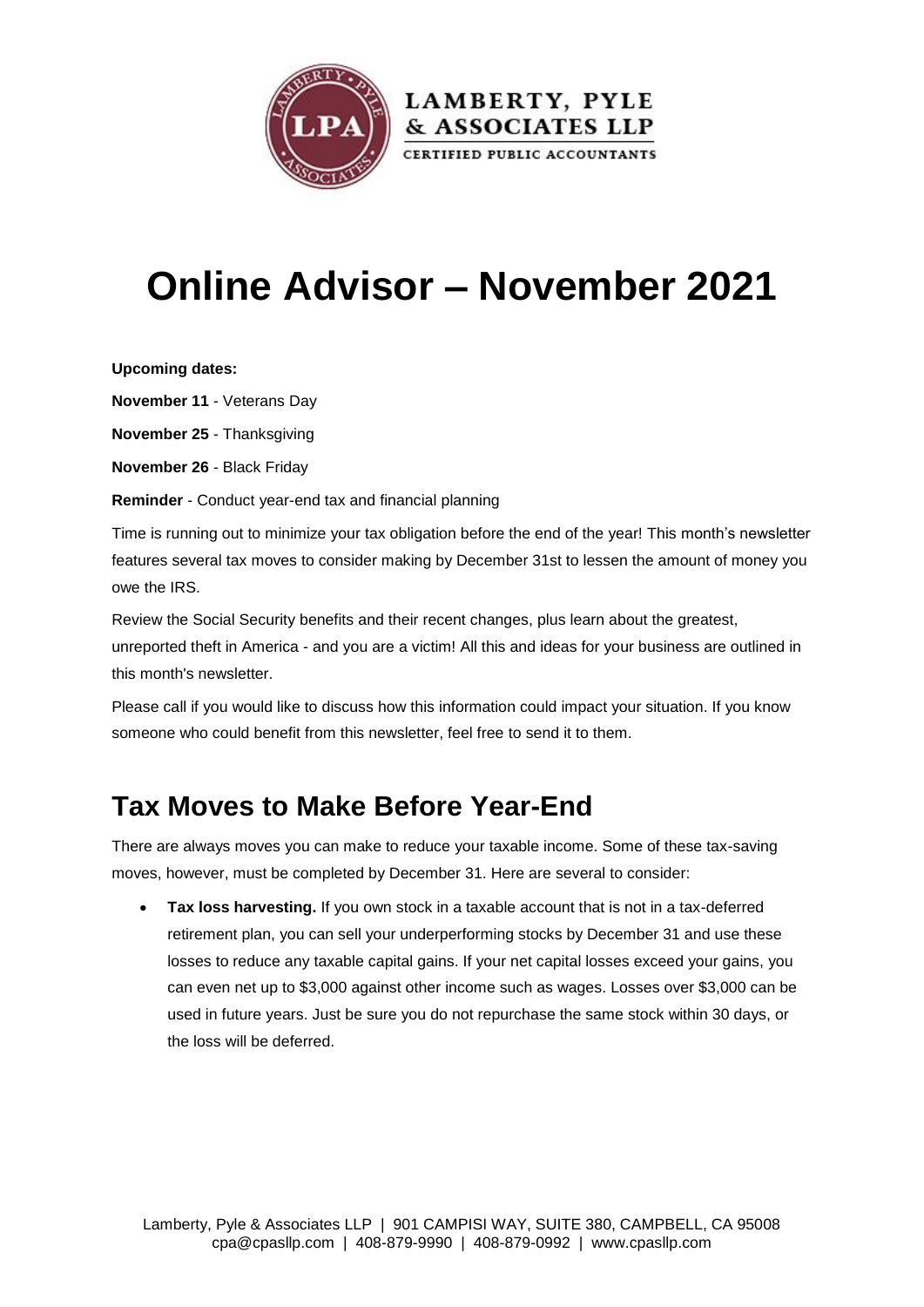

 **Take a peek at your estimated 2022 income.** If you have appreciated assets that you plan on selling in the near future, estimate your 2022 taxable income and compare it to your 2021 taxable income. If your 2022 income looks like it may be significantly higher than 2021, you may be able to sell your appreciated assets in 2021 to take advantage of a lower tax rate. The opposite also holds true. If your estimated 2022 taxable income looks like it may be significantly lower than your 2021 taxable income, lower tax rates may apply if you wait to sell your assets in 2022.

LAMBERTY, PYLE & ASSOCIATES LLP CERTIFIED PUBLIC ACCOUNTANTS

- **Max out pre-tax retirement savings.** The deadline to contribute to a 401(k) plan and be able to reduce your taxable income on your 2021 tax return is December 31. See if you can earmark a little more money from each of your paychecks through the end of the year to transfer into your retirement savings accounts. For 2021, you can contribute up to \$19,500 to a 401(k), plus another \$6,500 if you're age 50 or older. Even better, you have until April 18, 2022, to contribute to a traditional IRA and be able to reduce your taxable income on your 2021 tax return.
- **Make cash charitable contributions.** If you're like 90% of all taxpayers, you get no tax benefit from charitable contributions because you don't itemize your personal deductions. On your 2021 tax return, however, you may contribute up to \$300 in cash to a qualified charity and deduct the amount whether or not you itemize your deductions. Married taxpayers who file jointly may contribute \$600. You can make your contribution by check, credit card, or debit card. Remember that this above-the-line deduction is for cash contributions only. It does not apply to non-cash contributions.
- **Bunch deductions so you can itemize.** Are your personal deductions near the amount of the standard deduction for 2021: \$12,550 for singles, \$18,800 for head of household and \$25,100 for married filing jointly? If so, consider bunching your personal deductions into 2021 so you can itemize this year. For most, the easiest way is to bunch two years of charitable contributions into a single year. These can include gifts of appreciated stock where you get to deduct the fair market value without paying capital gains tax.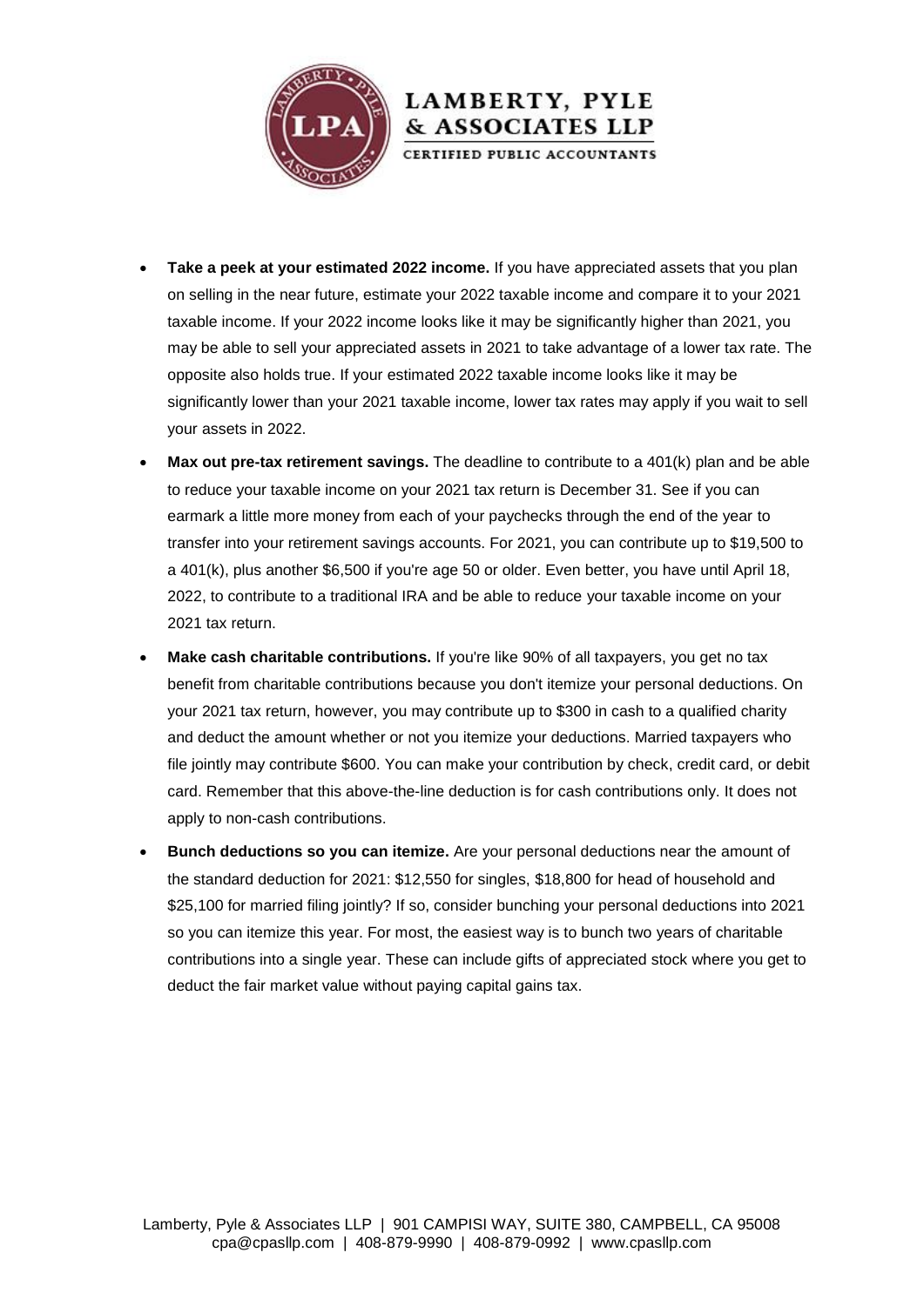

### **Social Security Announces 2022 Adjustments**

**YOUR 2022 SOCIAL SECURITY** benefits have changed

#### **AVERAGE RETIREMENT BENEFITS**

#### **Starting January 2022**

- All workers in 2021: \$1,565/mo
- All workers in 2022: \$1,657/mo
- The 2022 maximum Social Security retirement benefits a worker retiring at full retirement age: \$3,345/mo

#### **DID YOU KNOW ...**

- **97% of U.S. citizens** over age 60 either receive Social Security or will receive it.
- **1 in 4 seniors** expect it to be their primary source of income.
- Social Security pays benefits to more than **70 million people** including retirees, children and surviving spouses.

#### **2022 SOCIAL SECURITY AND MEDICARE TAX RATES**

If you work for someone else...

- Your employer pays **7.65%**
- You pay **7.65%**

If you're self-employed...

You pay **15.3%**

*NOTE: The above tax rates are a combination of 6.2% Social Security and 1.45% for Medicare. There is also 0.9% Medicare wages surtax for those with wages above \$200,000 single (\$250,000 joint filers) that is not reflected in these figures.*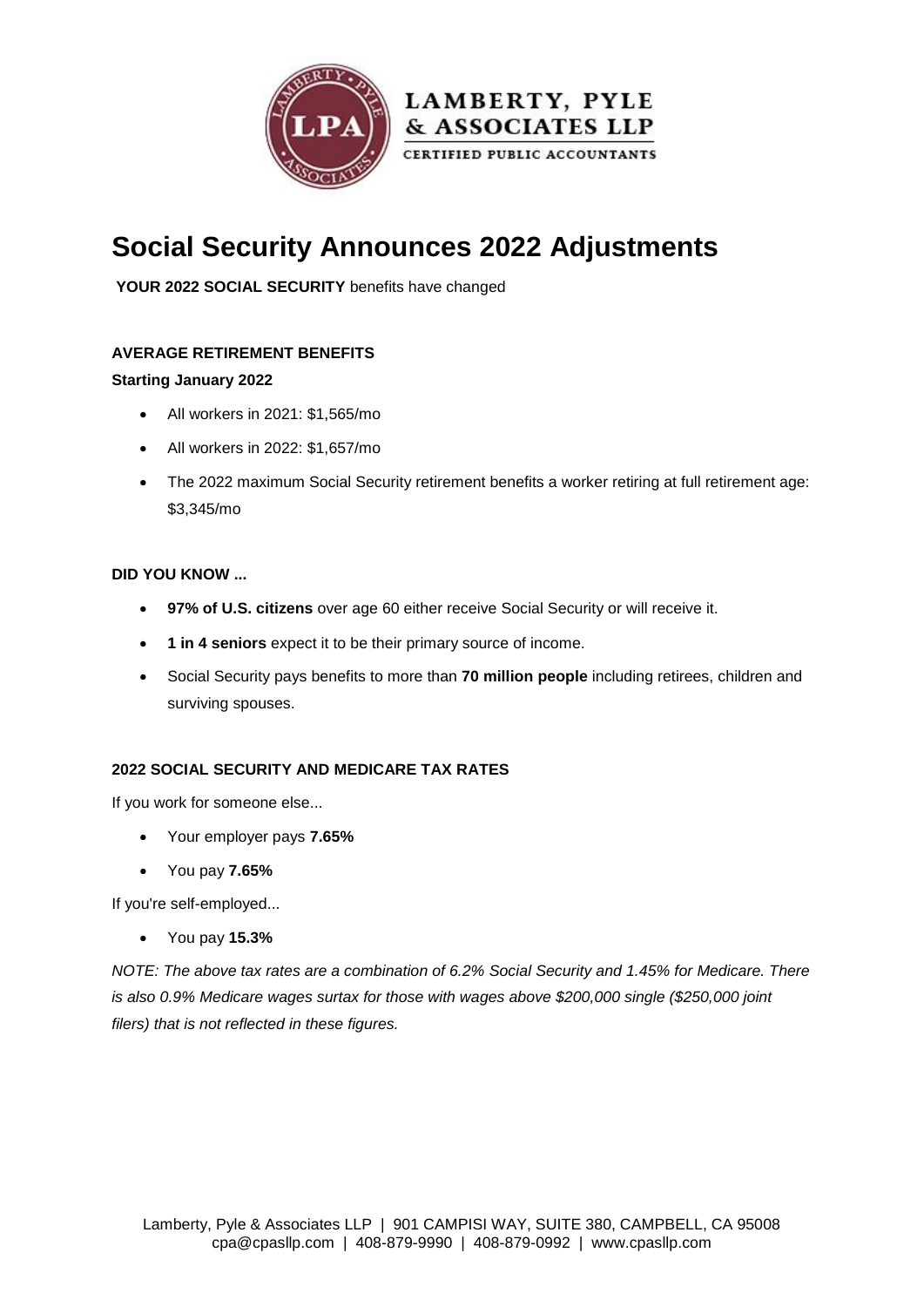



- **165+ million** people work and pay Social Security taxes
- Social Security has provided financial protection for Americans **since 1935**

#### **SOCIAL SECURITY PAYMENTS EXPLAINED**

- **Social Security** retirement benefits are for people who have paid into the Social Security system through taxable income.
- **Social Security Disability** (SSD or SSDI) benefits are for people who have disabilities but have paid into the Social Security the system through taxable income.
- **Supplemental Security Income** benefits are for adults and children who have disabilities, plus limited income and resources.

#### **MAXIMUM SSI PAYMENTS**

| <b>Filing Status</b> | 2022        | 2021       | Change  |
|----------------------|-------------|------------|---------|
| Individual           | \$841/mo    | \$794/mo   | + \$47  |
| Couple               | \$1,261/mol | \$1,191/mo | $+ $70$ |

#### **HOW DOES SOCIAL SECURITY WORK?**

- When you work, you pay taxes into Social Security.
- The Social Security Administration uses your tax money to pay benefits to people right now.
- Any unused money goes into Social Security trust funds and is borrowed by the government to pay for other programs.
- Later on when you retire, you receive benefits.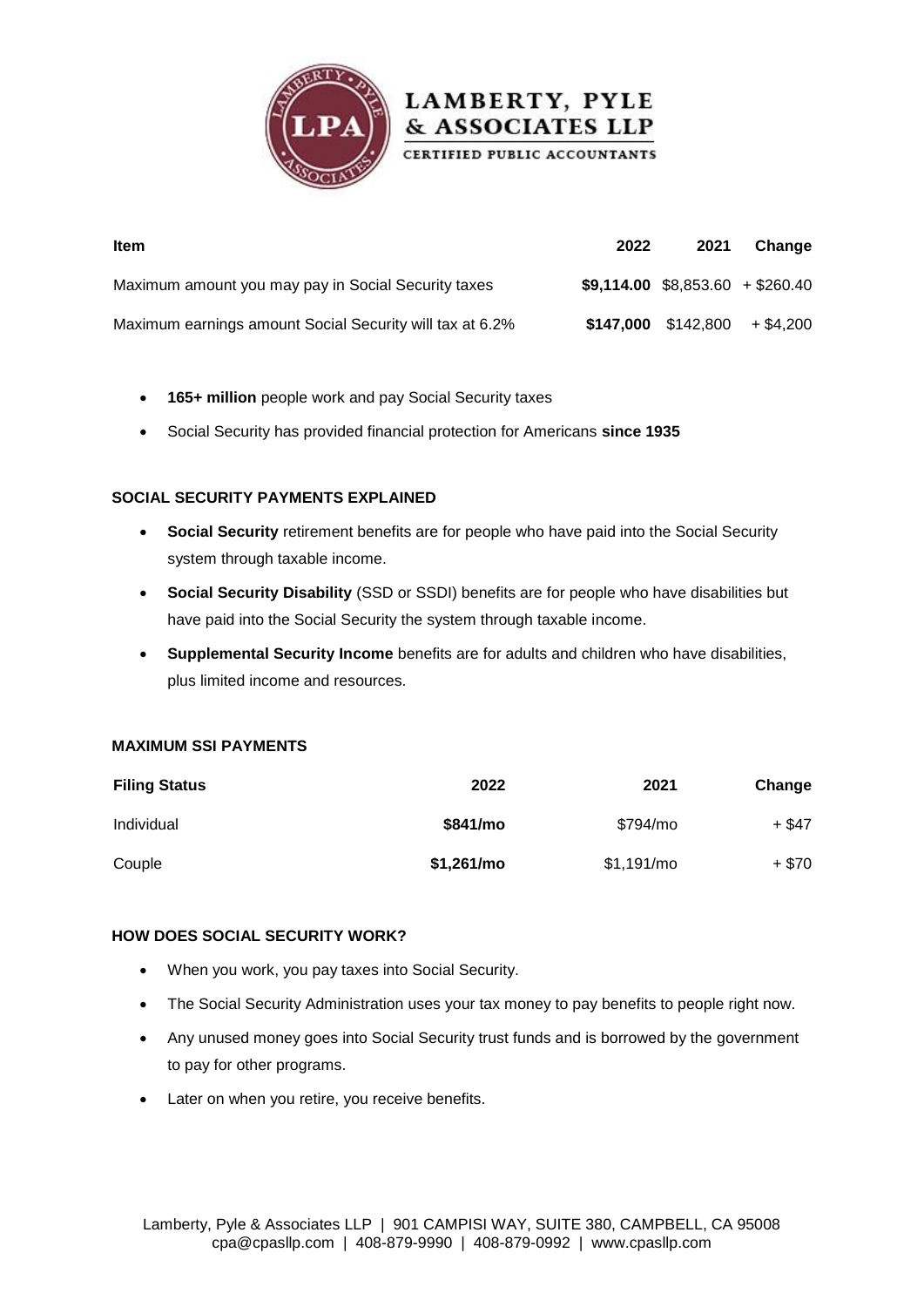

#### **HERE'S HOW YOU QUALIFY FOR RETIREMENT BENEFITS**

When you work and pay Social Security taxes, you earn credits toward benefits. The number of credits you need to earn retirement benefits depends on when you were born.

- If you were born in **1929** or later, you need **40 credits** (10 years of work) to receive retirement benefits
- The earnings needed to a credit in **2022** is **\$1,510**
- **4 credits** maximum per year

#### **DID YOU KNOW YOU CAN CHECK YOUR BENEFITS STATUS BEFORE YOU RETIRE?**

- You can check online by creating a *my* Social Security account on the SSA website. If you don't have an account, you'll be mailed a paper Social Security statement 3 months before your 61st birthday.
- It shows your year-by-year earnings, and estimates of retirement, survivors and disability benefits you and your family may be able to receive now and in the future.
- If it doesn't show earnings from a state or local government employer, contact them. The work may not be covered within Social Security.

*Sources: SSA.gov*

### **The Greatest Theft in America**

### *And you are a victim!*

For generations we've been taught by our parents to save. Save for a bicycle. Save for college. Save for retirement. And then, in retirement, you could count on this savings to earn interest. Millions of Americans used Certificates of Deposits (CDs) and low risk bonds to ensure they could retire without worry. Think about this...\$50,000 in CDs in 1990 earned 8% interest, or \$4,164, each year. And a \$10,000 balance in your savings account earned 5.5% interest, or \$565, each year.

#### **The theft**

Today that \$50,000 earns 0.6% interest, or \$301. The other \$3,863 is no longer yours! And your bank now only needs \$50 to pay you for the use of the \$10,000 in your savings account. Where did that money go? Who took it and why aren't you upset about it?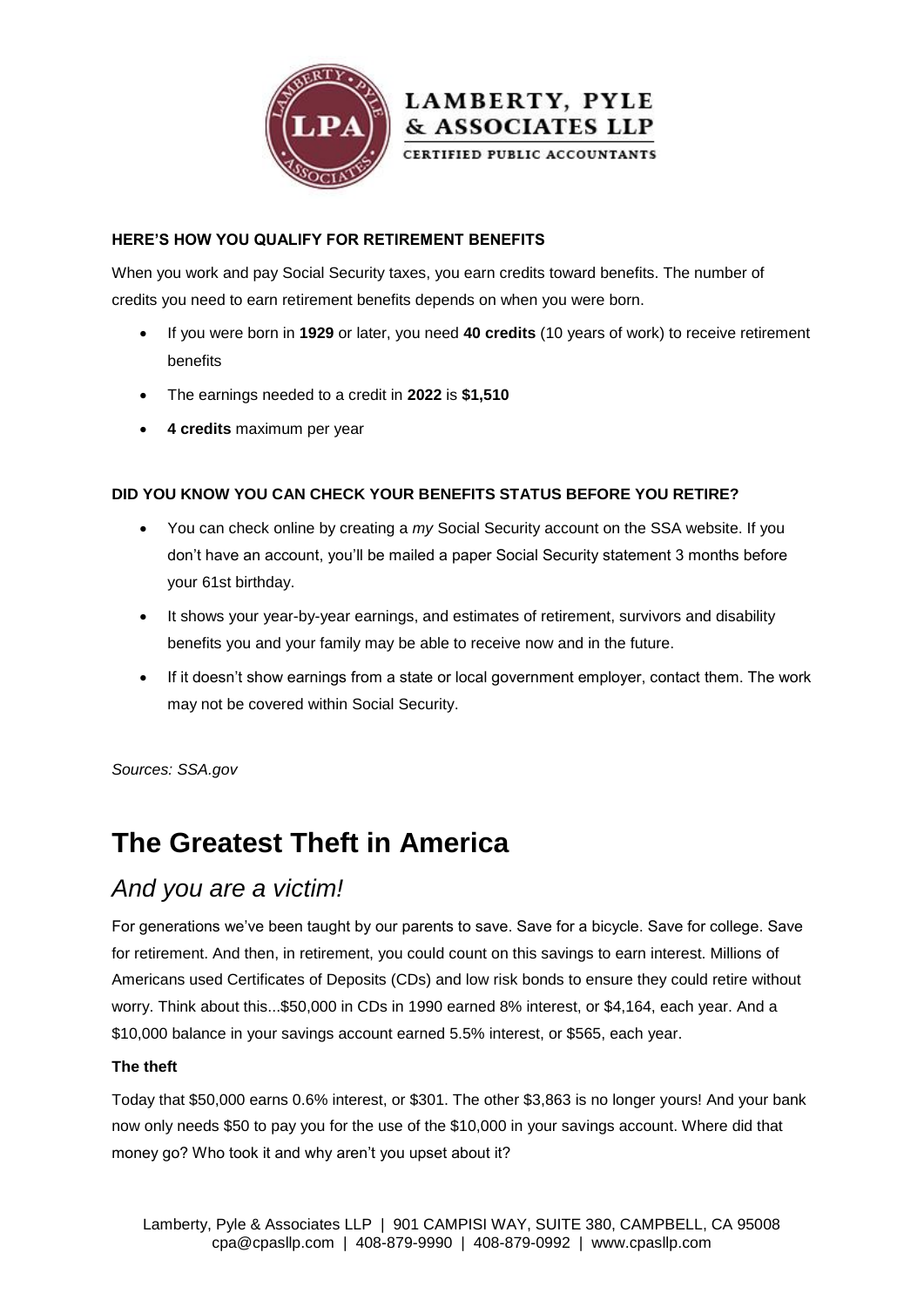

#### **Your interest income now benefits someone else**

The simple truth is your savings interest is being given to those borrowing money in the form of lower interest rates on their loans. You lose your interest income and pave the way so someone can buy a home for lower interest, a business can buy equipment at lower financing rates or so the government can pay low interest rates on their spending in excess of their tax revenue.

**LAMBERTY, PYLE** & ASSOCIATES LLP CERTIFIED PUBLIC ACCOUNTANTS

In fact, the government's spending is the elephant in the room. The government cannot afford to pay high interest on their excess spending, so there is tremendous pressure to keep interest rates on these borrowings as low as possible. This policy reverberates through the banks who price their lending on low fed rates.

#### **The message being given**

The inadvertent message to savers? Stop saving! Yes, we are taking your money and lending it to someone else. But since our loan rates are so low, we cannot pay you much of anything for the use of your money. So stop saving and go into debt. The interest is so low!

#### **The conclusion**

Yes, you are a victim of interest income theft. It is being given to borrowers, especially the government. Here are some ideas to reduce the cost of being a victim of this theft:

- **Fight the debt urge.** While the message is screaming to borrow money and go into debt, only do so if it makes financial sense.
- **Hunt for returns.** While savings rates are all below the rate of inflation, you still need to work to find the best rate for your money. Fight the urge to be passive with your savings, and constantly shop for better rates. Also look to lower your own debt costs, so explore refinancing your mortgage or other loans.
- **Become a direct lender.** There are now services that let you lend money directly to borrowers. If exploring this route, do your homework and diversify as much as possible as there is additional risk to this approach.
- **Find other uses for your money.** The value of your cash is actually losing money against inflation. Consider moving some of your savings into assets that appreciate in value. This could be a home, a business, or yourself!
- **Be vocal.** It is one thing to spend more than you earn or receive. But it is quite another to overspend with no regard of the impact. So lend your voice to bring back some common sense to the government's spending habits. Money does not grow on trees. It needs to come from someplace. That place, however, should not be from savers.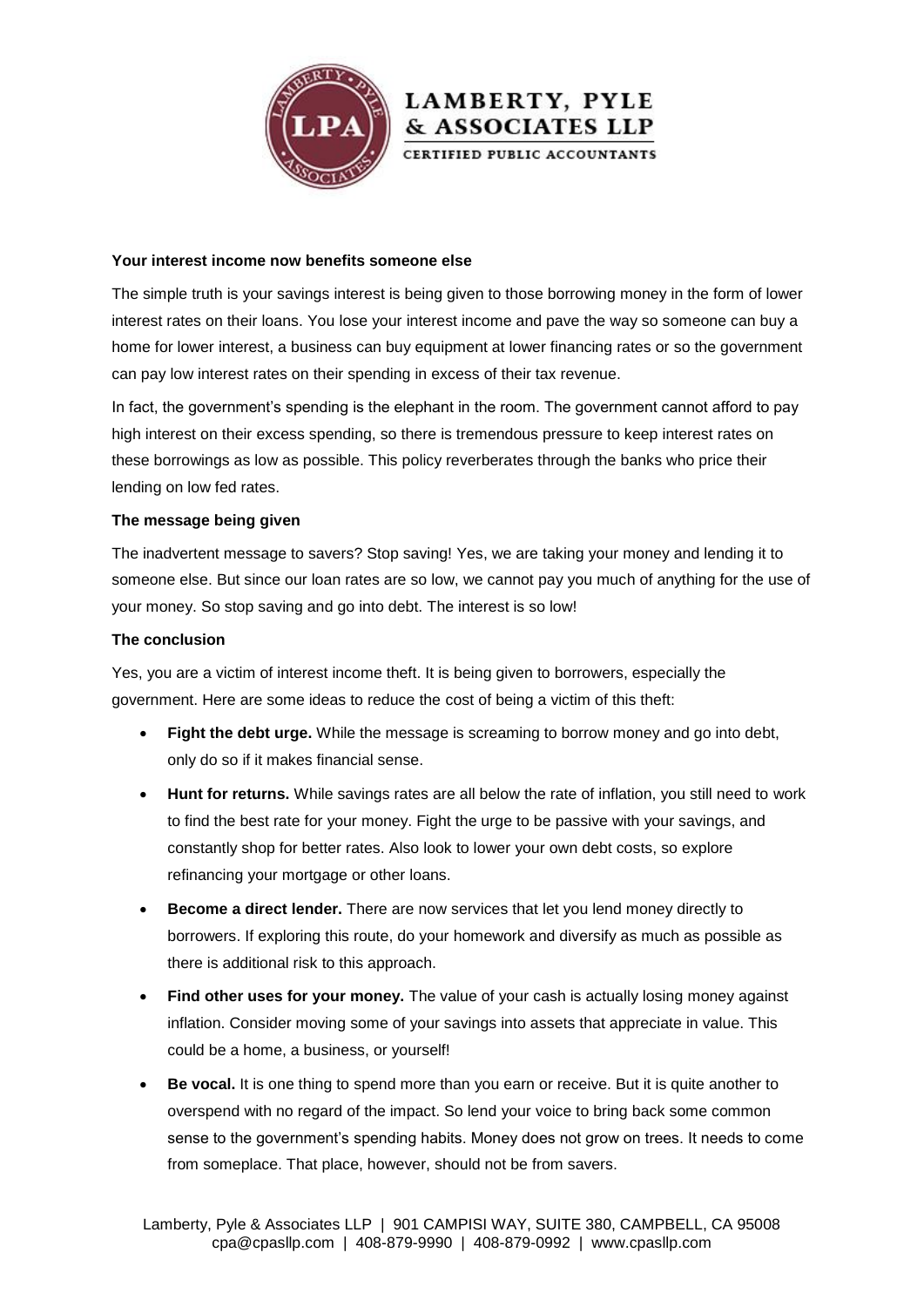



*Source: Bankrate historic rates for CD's and deposit account in 1990 and in August 2021, as well as The Buffalo News, April 11, 1990.*

# **Year-End Tax Planning Ideas For Your Business**

*Here are some ideas to lower your business taxes, get organized, and to prepare for filing your 2021 tax return.*

As 2021 winds down, here are some ideas to consider in order to help manage your small business and prepare for filing your upcoming tax return.

- Identify all vendors who require a 1099-MISC and a 1099-NEC. Obtain tax identification numbers (TIN) for each of these vendors.
- Determine if you qualify for the Paycheck Protection Program (PPP) safe harbor threshold that allows you to deduct certain 2020 expenses on your 2021 tax return.
- Consider accelerating income or deferring earnings, based on profit projections.
- Section 179, or bonus depreciation expensing versus traditional depreciation, is a great planning tool. If using Section 179, the qualified assets must be placed in service prior to year-end.
- Business meals are 100% deductible in 2021 if certain qualifications are met. Retain the necessary receipts and documentation that note when the meal took place, who attended and the business purpose of the meal on each receipt.
- Consider any last-minute deductible charitable giving including long-term capital gain stocks.
- Review your inventory for proper counts and remove obsolete or worthless products. Keep track of the obsolete and worthless amounts for a potential tax deduction.
- Set up separate business bank accounts. Co-mingling business and personal expenses in one account is not recommended.
- Create expense reports. Having expense reports with supporting invoices will help substantiate your tax deductions in the event of an audit.
- Organize your records by major categories of income, expenses and fixed assets purchased to make tax return filing easier.
- Review your receivables. Focus on collection activities and review your uncollectable accounts for possible write-offs.
- Make your 2021 fourth-quarter estimated tax payment by January 18, 2022.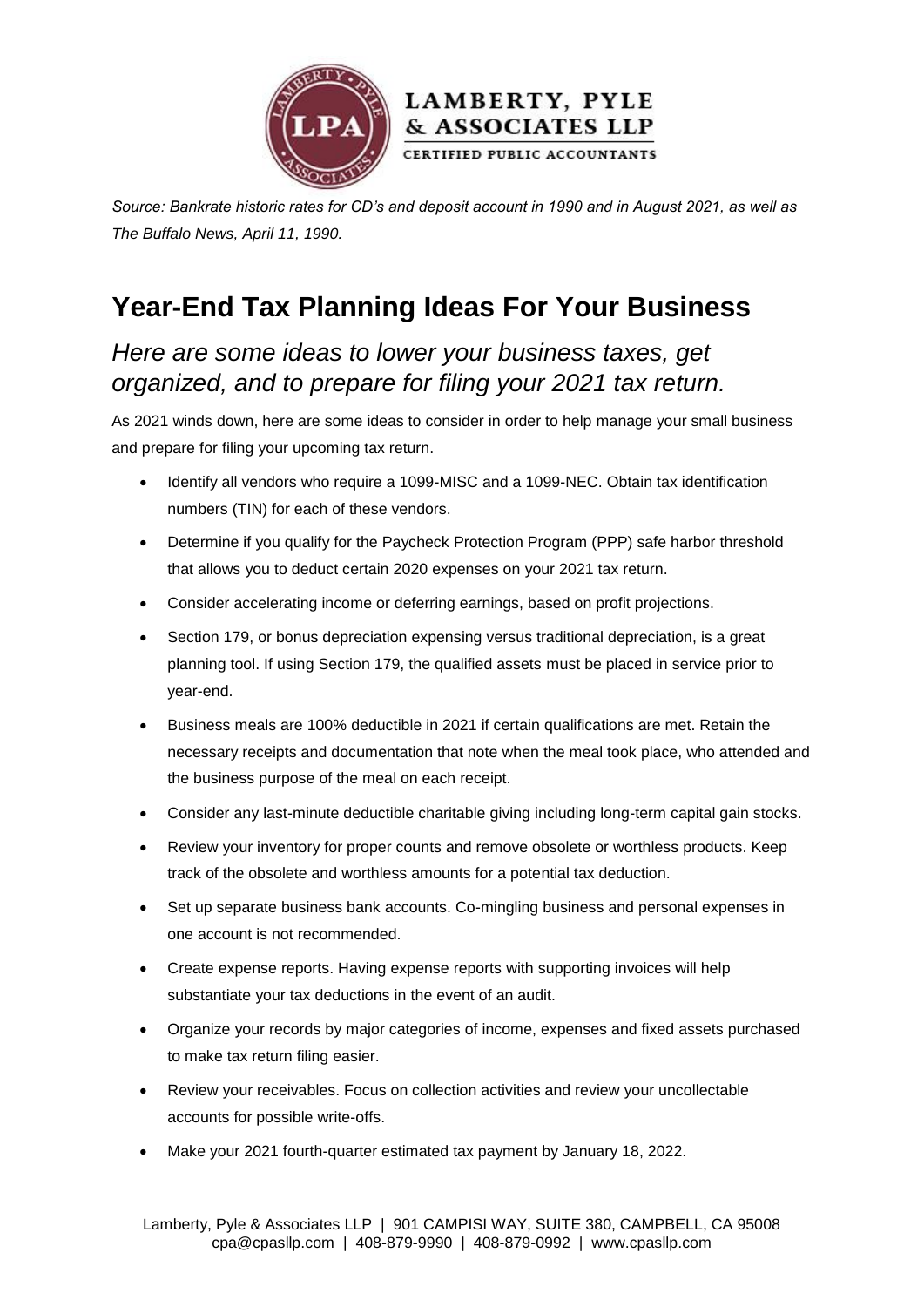

# **Fake Products (and Money!) Are Big Business**

### *How to protect yourself from modern-day counterfeiters*

Counterfeiters are getting better at tricking you. They do this by using fake images, creating realistic websites and promising low prices. According to the Organization for Economic Co-operation and Development (OECD), fraudsters hold an estimated 3.3% of world trade, up from 2.5% in 2016. Here are some commonly counterfeited items and what you need to know to protect yourself.

LAMBERTY, PYLE & ASSOCIATES LLP CERTIFIED PUBLIC ACCOUNTANTS

#### **Commonly Counterfeited Items**

- **Currency.** The U.S. Treasury estimates that there are nearly \$9 million of counterfeit bills in circulation. While creating an excellent counterfeit \$100 bill would seem difficult, criminals can trick you if you aren't paying attention.
- **Shoes & Clothing.** Manufacturing a low-quality knock-off and slapping a brand name label on a shirt or a pair of shoes is a tale as old as time. It's much harder to spot a fake through online pictures and videos than seeing and touching it in person. With online purchases continuing to increase, it's even easier to pull off this deception.
- **Collectibles.** Trading cards and collecting memorabilia are gaining in popularity over the past few years. People are willing to spend top dollar for a mint condition Fernando Tatis, Jr. rookie card or boxing gloves autographed by Mohammed Ali. Where there's money, counterfeiters are looking to take advantage.
- **Electronics.** As technology continues to evolve, so does the ease of assembling electronics. Using cheap components and labor, companies can slap together their version of the real thing. This process cuts corners and sometimes skirts safety procedures that can lead to knock-off electronic products that can pose a hazard to your health.

#### **How to Protect Yourself**

- **Know the real thing.** The best way to spot a fake is to know the real thing inside and out. In the case of currency, the new \$100 bills have plenty of watermarks, different textures and a security ribbon that make it difficult to fake. For products, do your research to know the characteristics of the legitimate item before you buy. Clues often come from irregularities in logos, colors and packaging.
- **Shop from trusted sources.** Shopping around for the lowest price is a wise practice. Automatically going with the cheapest option is not. If your purchase is important, stick to reputable vendors.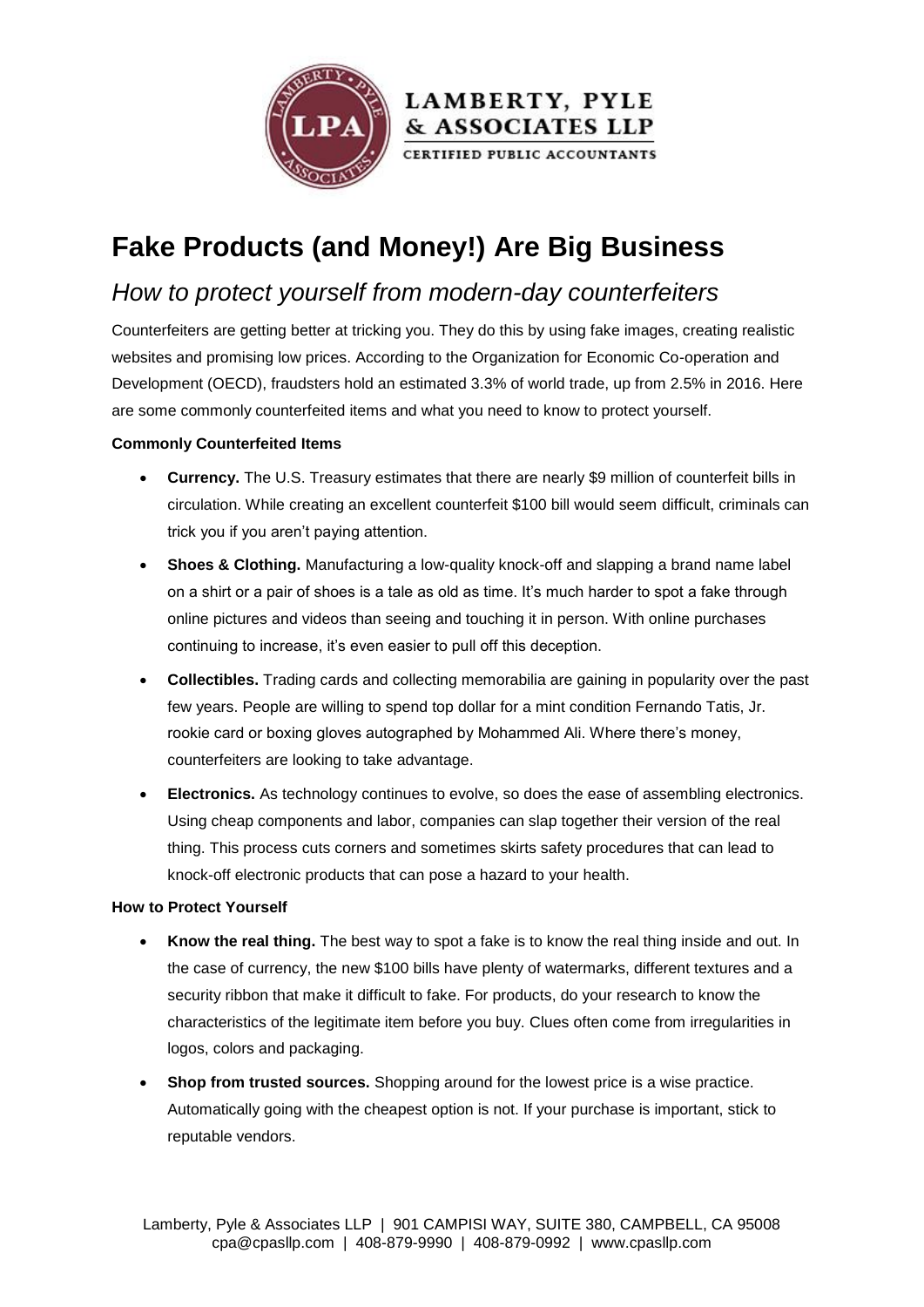



 **Research, research, research.** The more you know the product, the less likely you will be tricked. Look at products from local stores and read through reviews of online vendors. Conduct research on scams and common tricks used by counterfeiters. Be wary of reviews from the website you are thinking about making the purchase from. Instead, conduct a web search of both the product and the vendor to see what people have to say.

 **Stay skeptical.** When conducting your research, have the mindset that the product and company are fake until proven legitimate. If it seems too good to be true, it probably is.

### **The Power of Comparative Financial Statements**

Your business has a story to tell. And one of the ways to hear your business's story is by reading through comparative financial statements.

#### **The importance of comparative financial statements**

An up-to-date balance sheet, income statement and statement of cash flows are essential financial reports you should consistently analyze. But these financial statements by themselves don't tell the whole story about your business. Consider the following:

- **Company XYZ:** The most current balance sheet shows \$1 million in liquid assets with zero liabilities.
- **Company ABC:** The most current income statement has a net profit margin of 35%.
- **Company 123:** The statement of cash flows shows that the company has consistently brought in more cash than it has spent over the past three years.

And here's the rest of the story:

- **Company XYZ:** Liquid assets decreased from \$5 million to \$1 million over the past 12 months.
- **Company ABC:** Net profit margin is typically around 20% for this company. However, a recent round of layoffs temporarily pushed total salaries and wages lower, while pushing the net profit margin much higher.
- **Company 123:** There has been a steady decline in positive cash flow over the past three years.

These examples show the importance of analyzing your financial statements in comparison with something else. Reading through the first list of bullet points only tells part of the story.

#### **What you can do**

Here are several types of comparative financial statements you can create for your business and some tips for getting the most out of these reports.